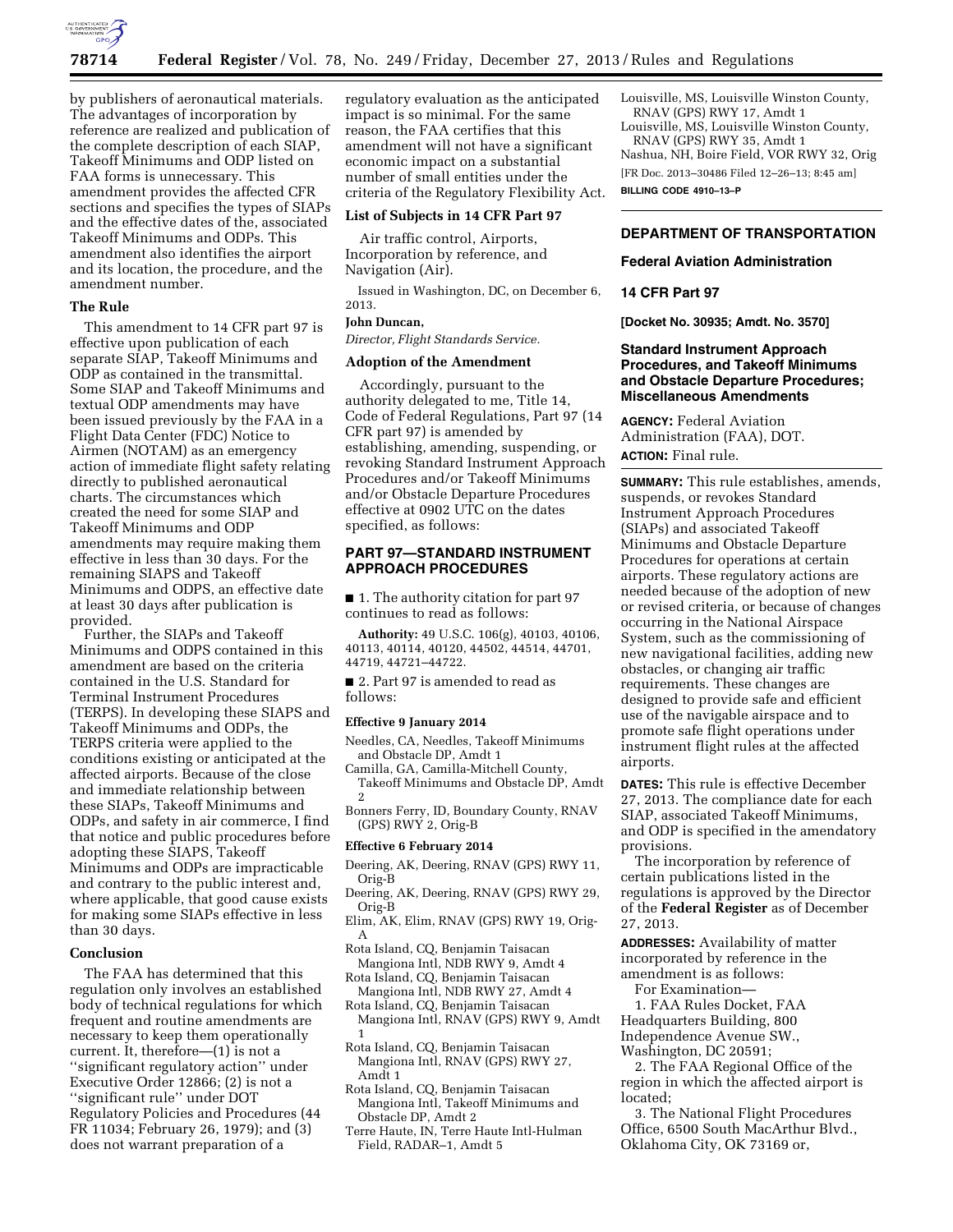4. The National Archives and Records Administration (NARA). For information on the availability of this material at NARA, call 202–741–6030, or go to: *[http://www.archives.gov/](http://www.archives.gov/federal_register/code_of_federal_regulations/ibr_locations.html) federal*\_*register/code*\_*of*\_*federal*\_ *regulations/ibr*\_*[locations.html.](http://www.archives.gov/federal_register/code_of_federal_regulations/ibr_locations.html)* 

*Availability*—All SIAPs are available online free of charge. Visit *nfdc.faa.gov*  to register. Additionally, individual SIAP and Takeoff Minimums and ODP copies may be obtained from:

1. FAA Public Inquiry Center (APA– 200), FAA Headquarters Building, 800 Independence Avenue SW., Washington, DC 20591; or

2. The FAA Regional Office of the region in which the affected airport is located.

## **FOR FURTHER INFORMATION CONTACT:**

Richard A. Dunham III, Flight Procedure Standards Branch (AFS–420)Flight Technologies and Programs Division, Flight Standards Service, Federal Aviation Administration, Mike Monroney Aeronautical Center, 6500 South MacArthur Blvd., Oklahoma City, OK 73169 (Mail Address: P.O. Box 25082 Oklahoma City, OK 73125) telephone: (405) 954–4164.

**SUPPLEMENTARY INFORMATION:** This rule amends Title 14, Code of Federal Regulations, Part 97 (14 CFR part 97) by amending the referenced SIAPs. The complete regulatory description of each SIAP is listed on the appropriate FAA Form 8260, as modified by the National Flight Data Center (FDC)/Permanent Notice to Airmen (P–NOTAM), and is incorporated by reference in the amendment under 5 U.S.C. 552(a), 1 CFR part 51, and § 97.20 of Title 14 of the Code of Federal Regulations.

The large number of SIAPs, their complex nature, and the need for a special format make their verbatim publication in the **Federal Register**  expensive and impractical. Further, airmen do not use the regulatory text of the SIAPs, but refer to their graphic depiction on charts printed by publishers of aeronautical materials. Thus, the advantages of incorporation by reference are realized and publication of the complete description

of each SIAP contained in FAA form documents is unnecessary. This amendment provides the affected CFR sections and specifies the types of SIAP and the corresponding effective dates. This amendment also identifies the airport and its location, the procedure and the amendment number.

#### **The Rule**

This amendment to 14 CFR part 97 is effective upon publication of each separate SIAP as amended in the transmittal. For safety and timeliness of change considerations, this amendment incorporates only specific changes contained for each SIAP as modified by FDC/P–NOTAMs.

The SIAPs, as modified by FDC P– NOTAM, and contained in this amendment are based on the criteria contained in the U.S. Standard for Terminal Instrument Procedures (TERPS). In developing these changes to SIAPs, the TERPS criteria were applied only to specific conditions existing at the affected airports. All SIAP amendments in this rule have been previously issued by the FAA in a FDC NOTAM as an emergency action of immediate flight safety relating directly to published aeronautical charts. The circumstances which created the need for all these SIAP amendments requires making them effective in less than 30 days.

Because of the close and immediate relationship between these SIAPs and safety in air commerce, I find that notice and public procedure before adopting these SIAPs are impracticable and contrary to the public interest and, where applicable, that good cause exists for making these SIAPs effective in less than 30 days.

## **Conclusion**

The FAA has determined that this regulation only involves an established body of technical regulations for which frequent and routine amendments are necessary to keep them operationally current. It, therefore— (1) is not a ''significant regulatory action'' under Executive Order 12866; (2) is not a

''significant rule'' under DOT regulatory Policies and Procedures (44 FR 11034; February 26, 1979); and (3) does not warrant preparation of a regulatory evaluation as the anticipated impact is so minimal. For the same reason, the FAA certifies that this amendment will not have a significant economic impact on a substantial number of small entities under the criteria of the Regulatory Flexibility Act.

### **List of Subjects in 14 CFR Part 97:**

Air Traffic Control, Airports, Incorporation by reference, and Navigation (Air).

Issued in Washington, DC on December 6, 2013.

## **John Duncan,**

*Director, Flight Standards Service.* 

#### **Adoption of the Amendment**

Accordingly, pursuant to the authority delegated to me, Title 14, Code of Federal regulations, Part 97, 14 CFR part 97, is amended by amending Standard Instrument Approach Procedures, effective at 0901 UTC on the dates specified, as follows:

# **PART 97—STANDARD INSTRUMENT APPROACH PROCEDURES**

■ 1. The authority citation for part 97 continues to read as follows:

**Authority:** 49 U.S.C. 106(g), 40103, 40106, 40113, 40114, 40120, 44502, 44514, 44701, 44719, 44721–44722.

#### **§§97.23, 97.25, 97.27, 97.29. 97.31, 97.33, 97.35 [Amended]**

■ 2. Part 97 is amended to read as follows:

By amending: § 97.23 VOR, VOR/ DME, VOR or TACAN, and VOR/DME or TACAN; § 97.25 LOC, LOC/DME, LDA, LDA/DME, SDF, SDF/DME; § 97.27 NDB, NDB/DME; § 97.29 ILS, ILS/DME, MLS, MLS/DME, MLS/RNAV; § 97.31 RADAR SIAPs; § 97.33 RNAV SIAPs; and § 97.35 COPTER SIAPs, Identified as follows:

## **Effective Upon Publication**

| AIRAC date   | State | City        | Airport                         | FDC No. | FDC date | Subject                                                                                     |
|--------------|-------|-------------|---------------------------------|---------|----------|---------------------------------------------------------------------------------------------|
| $1/9/14$     | NC.   | Chapel Hill | Horace Williams                 | 3/0359  |          | 11/26/13   VOR/DME Rwy 27, Amdt 1A.                                                         |
|              | ∣ CA  | Bakersfield | Meadows Field                   | 3/1534  |          | 11/25/13   VOR A, Orig.                                                                     |
| $1/9/14$ PR  |       |             | Aquadilla    Rafael Hernandez   | 3/2328  |          | 11/26/13 VOR/DME or TACAN Rwy 26,<br>Oria.                                                  |
| $1/9/14$     | ∣ CA  | Oakland     | Metropolitan Oakland Intl       | 3/7464  |          | 12/2/13   VOR Rwy 10R, Amdt 9.                                                              |
| 1/9/14    CA |       |             |                                 | 3/8760  |          | 11/22/13   ILS or LOC Rwy 25L, ILS Rwy<br>25L (CAT II), ILS Rwy 25L<br>(CAT III), Amdt 12A. |
| $1/9/14$     | l CA  |             | Los Angeles    Los Angeles Intl | 3/8771  |          | 11/15/13   ILS or LOC Rwy 25L, ILS Rwy<br>25L (CAT II), ILS Rwy 25L<br>(CAT III), Amdt 12A. |